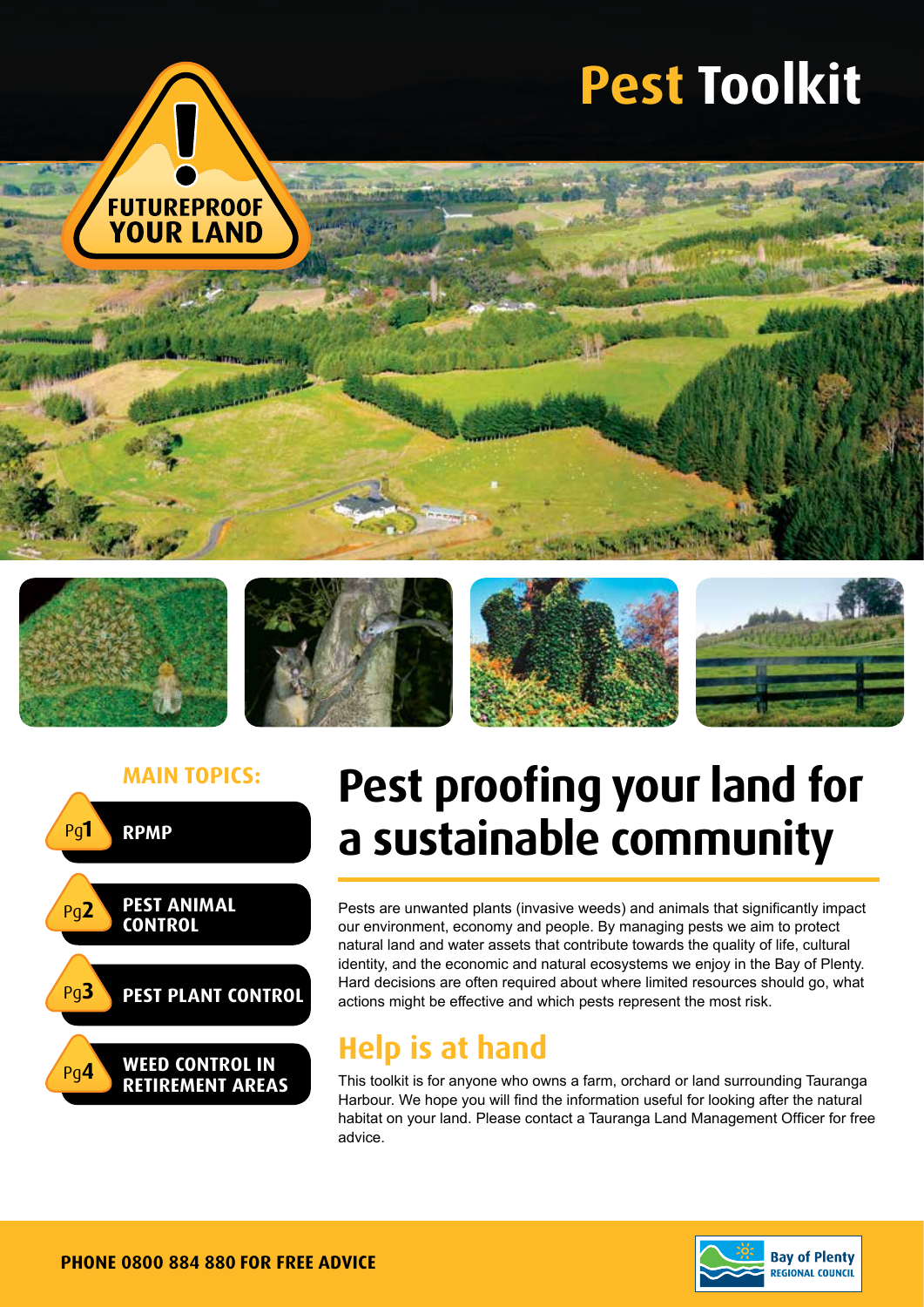

*Photo: Biological control agents - lace bugs being used to defoliate Woolly Nightshade.*

### **Bay of Plenty Regional Pest Management Plan (RPMP)**

The RPMP is produced by the Bay of Plenty Regional Council (BOPRC) under the Biosecurity Act 1993.

The RPMP provides the status and priority of each identified pest in the Bay of Plenty, who is going to manage it, what type of surveillance is required and how the Regional Council intends to promote good pest management. Visit www.boprc.govt.nz/knowledge-centre/ plans/regional-pest-management-plan to view or download a copy of the plan.

Advice and limited support is provided for within the plan for dealing with pest animals and pest plants that have been in the country for some time and occur on private land.

The RPMP sorts pests into the following categories:

- Agency pests have high impacts which are the responsibility of the Ministry of Primary Industries.
- Exclusion/Eradication pests have high impacts regionally but are only found in small numbers. BOPRC manages these pests.
- Containment pests have high impacts but are more widespread. Landowners are responsible for managing these pests on their land.
- Restricted pests have lower impacts and/or are widely distributed. Landowners and the community are encouraged to manage these pests.

**Get or download a copy of the RPMP now.**

### **Resources**

*Bay of Plenty Regional Pest Management Plan*  **GET PEST**<br> **GET PEST**<br> **PRING!**<br> **PRING!**<br> **PRING!**<br> **PRING!**<br> **PRING!**<br> **PRING!** 





**proofing!**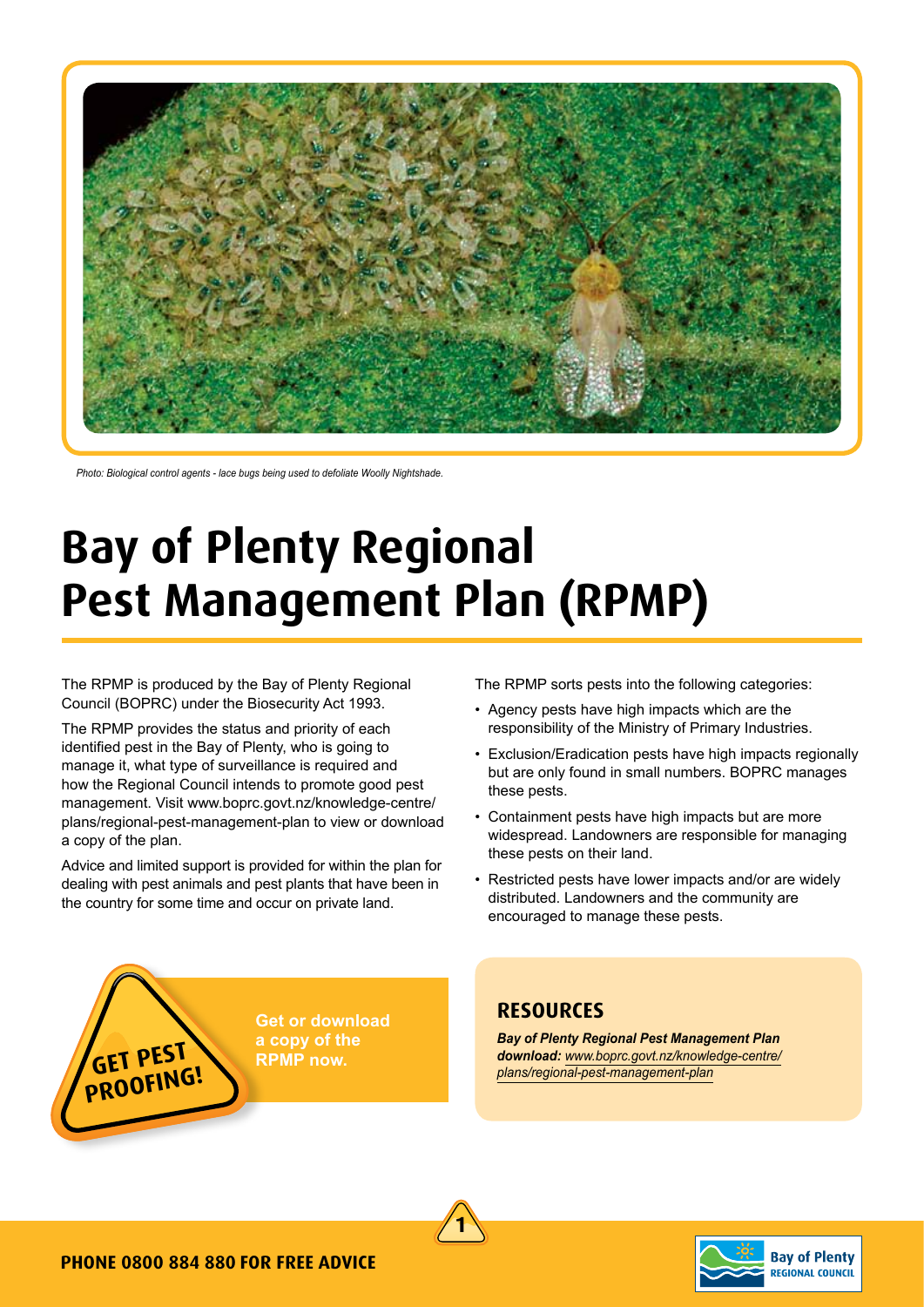

*Photo: Possum and rat both preying on a thrush nest. Source: Nga Manu Images.*

### **Pest animal control**

Pest animals such as rats, mice, hedgehogs, stoats, weasels, ferrets, feral cats and possums have a huge impact on native birds, skinks, geckos and larger insects, by eating them, their young and their eggs. Controlling rats and possums is relatively easy and is likely to have the most beneficial effect on the natural habitat.

Feral goats, wallabies, possums, rats, rabbits and deer cause considerable damage to native bush, crops or grasslands by eating foliage, fruits and seeds.

Not all of these animals are found everywhere and they require different methods of control.

### **MAKE USE OF THESE**

- Pests of the Bay of Plenty booklet (for the full list of RPMP pests).
- Pest animal factsheets on the BOPRC website www.boprc.govt.nz/knowledge-centre/fact-sheets/pestanimal-fact-sheets
- Pest management advice from a Land Management Officer.

#### **PLAN FOR THESE**

- Annual pest control.
- Have the right training and qualifications, if required.
- Use the correct management technique in the right place.
- Undertake pest control at the right time to gain maximum benefit.

### **AVOID THESE**

- Incorrect handling and storage of poisons.
- Placement of baits in unapproved stations.
- Access to baits and traps by children, pets and domestic stock.



**When you manage pest animals, you maximise land productivity.**

### **Resources**

*Pest animal factsheets download on the BOPRC website: www.boprc.govt.nz/knowledge-centre/factsheets/pest-animal-fact-sheets*



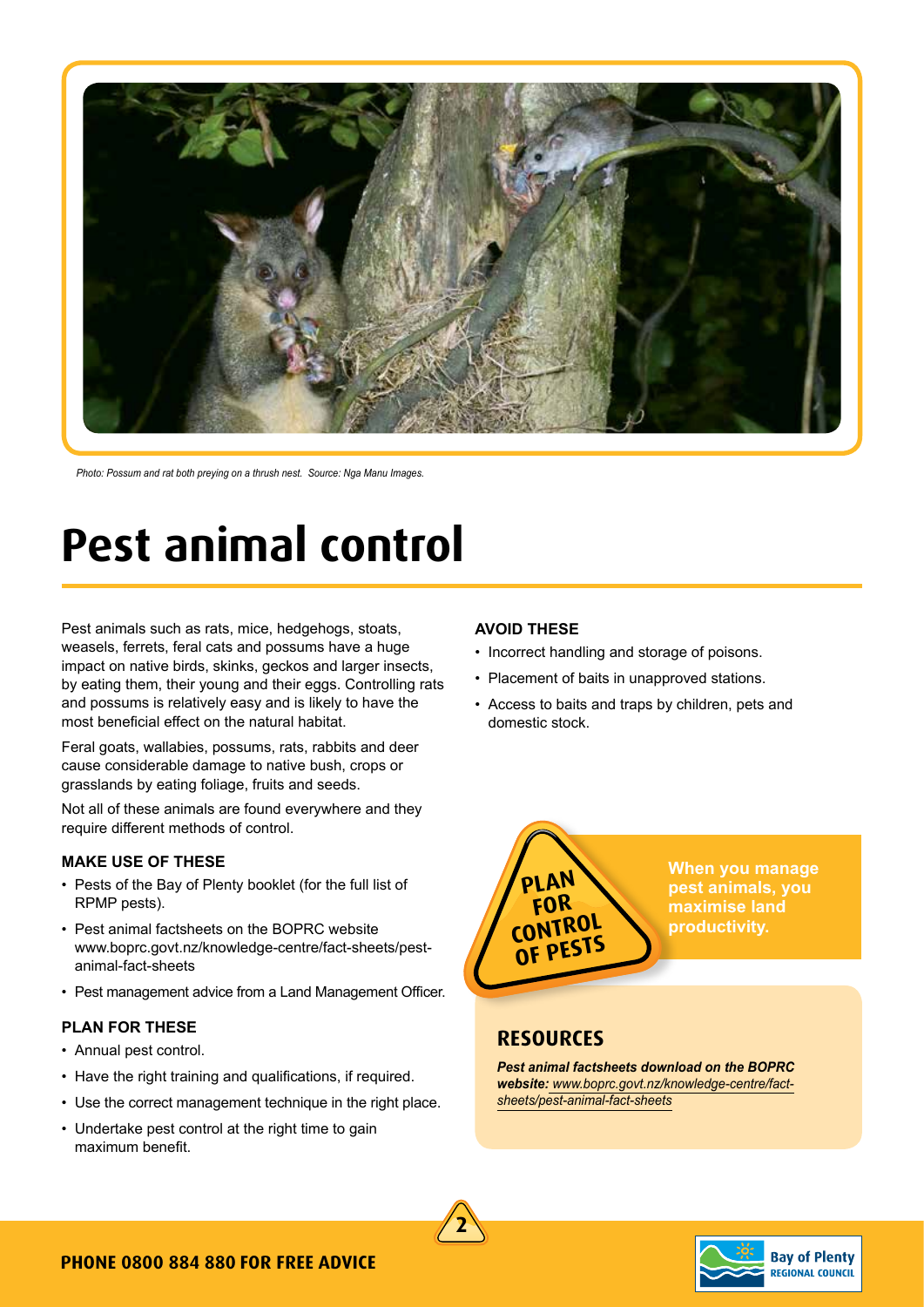

*Photo: Blue Morning Glory is one of several pest plant vines capable of quickly smothering native vegetation.* 

## **Pest plant control**

There are many pest plants (invasive weeds) which can damage native biodiversity by competing with or smothering native vegetation. Many of these weeds were once garden plants that have 'jumped the fence' and find the Bay of Plenty soils and climate much to their liking.

Agricultural weeds may cause losses in crop and pasture yields by competing for limited resources, releasing planttoxic chemicals or by acting as hosts to plant pathogens, viruses and insect pests. Regular inspection of the farm for any new weed species and their immediate removal by hand or spot treatment with herbicide will reduce the likelihood of a field invasion.

A good weed management system will often combine mechanical, chemical, and biological tactics to deal with a weed problem long term. Biological control uses one living organism (usually insects or fungi) to control another.

#### **MAKE USE OF THESE**

- Pests of the Bay of Plenty booklet (for the full list of RPMP pests).
- Pest plant factsheets on the BOPRC website www.boprc.govt.nz/knowledge-centre/fact-sheets/pestplant-fact-sheets
- Pest management advice from a Land Management or Biosecurity Officer.
- Plant Me Instead booklet; great for the keen gardener.

#### **PLAN FOR THESE**

- Effective control of weeds is likely to require several treatments over time.
- Controlling weeds at the right time of year and before they set more seed.
- Use of the right method (or herbicide) for the right plant.
- Make sure your identification of the target plant is correct.
- Ensure machinery or equipment is clean of weeds if moving between properties to avoid pest-spread.

### **AVOID THESE**

- Unsafe/incorrect use of herbicides.
- Off-target damage.
- Dumping garden rubbish in natural areas.
- Growing or cultivating banned plants that may spread.

### **Resources**

*Pest animal factsheets download on the BOPRC website: www.boprc.govt.nz/knowledge-centre/factsheets/pest-plant-fact-sheets*

*BOPRC Weed Index: www.boprc.govt.nz/environment/pests/pest-plants-and-weeds/weed-index*



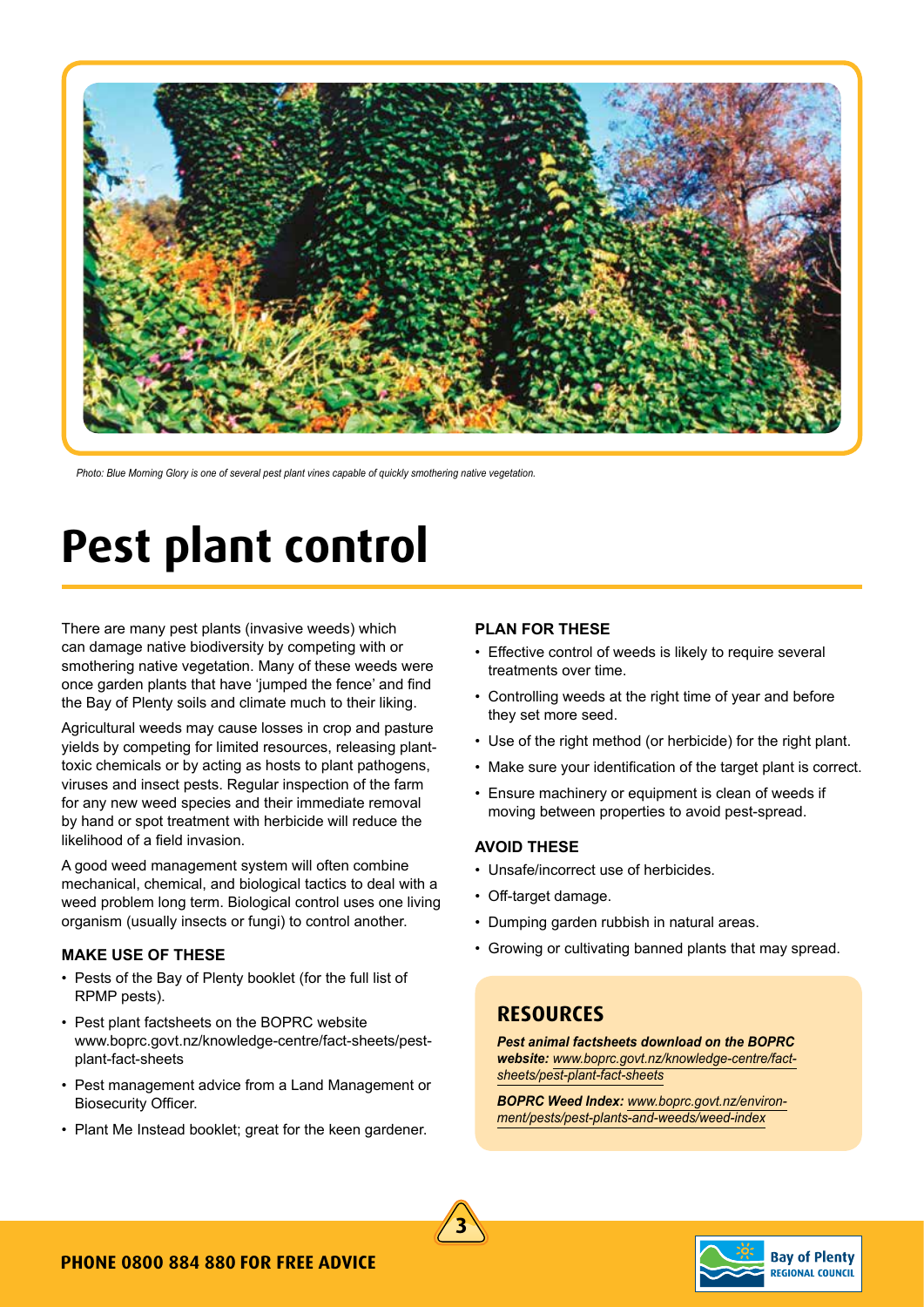

*Photo: Small woodlot established in Whakamarama.* 

# **Weed control in retirement areas**

Once an area has been retired from grazing the first noticeable difference is normally a few weeds. Prior to any native planting being undertaken a comprehensive weed control programme is suggested. Some weeds are worse than others but as a rule of thumb, any vines or smothering weeds should be dealt with first.

The range of herbicides on the market is vast – if you have identified your weed correctly you can then choose the best chemical ingredient to kill it. It's a good idea to research what active ingredient is required to control a particular weed and then find the branded product that provides the best value. A Land Management Officer can help you with this.

Careful weed control for two or three years after planting will provide the best start for young native seedlings. Using a cone over your sprayer nozzle will protect native plantings from spray drift.

### **MAKE USE OF THESE:**

- Advice from a Land Management Officer on weed identification and effective control methods.
- Regional Council factsheets www.boprc.govt.nz/ knowledge-centre/fact-sheets/land-management-factsheets.
- Choose native colonising species to speed up canopy closure and starve weeds of light.
- Plant timber tree species for financial return.

#### **PLAN FOR THESE**

- Comprehensive weed control prior to establishing desirable plant species. This may require weed control over one or two seasons.
- Find out which plants are threats to your new plants and concentrate on those. You don't have to kill everything.
- When choosing native plants for a site, observe what is already growing in the area and use those species.
- Try to locally eco-source your plants to ensure you are not introducing plants that are not part of the local ecosystem.

### **AVOID THESE**

- Don't blanket spray (spot spray instead). The more bare ground you have the better the opportunity for weeds to re-infest the site.
- Planting tall canopy native tree species too soon. These tree species prefer to grow up through established cover and often struggle planted in isolation.
- Planting woodlots in areas that have poor access for machinery.

### **Resources**

*Regional Council factsheets download on the BOPRC website: www.boprc.govt.nz/knowledgecentre/fact-sheets/land-management-fact-sheets*